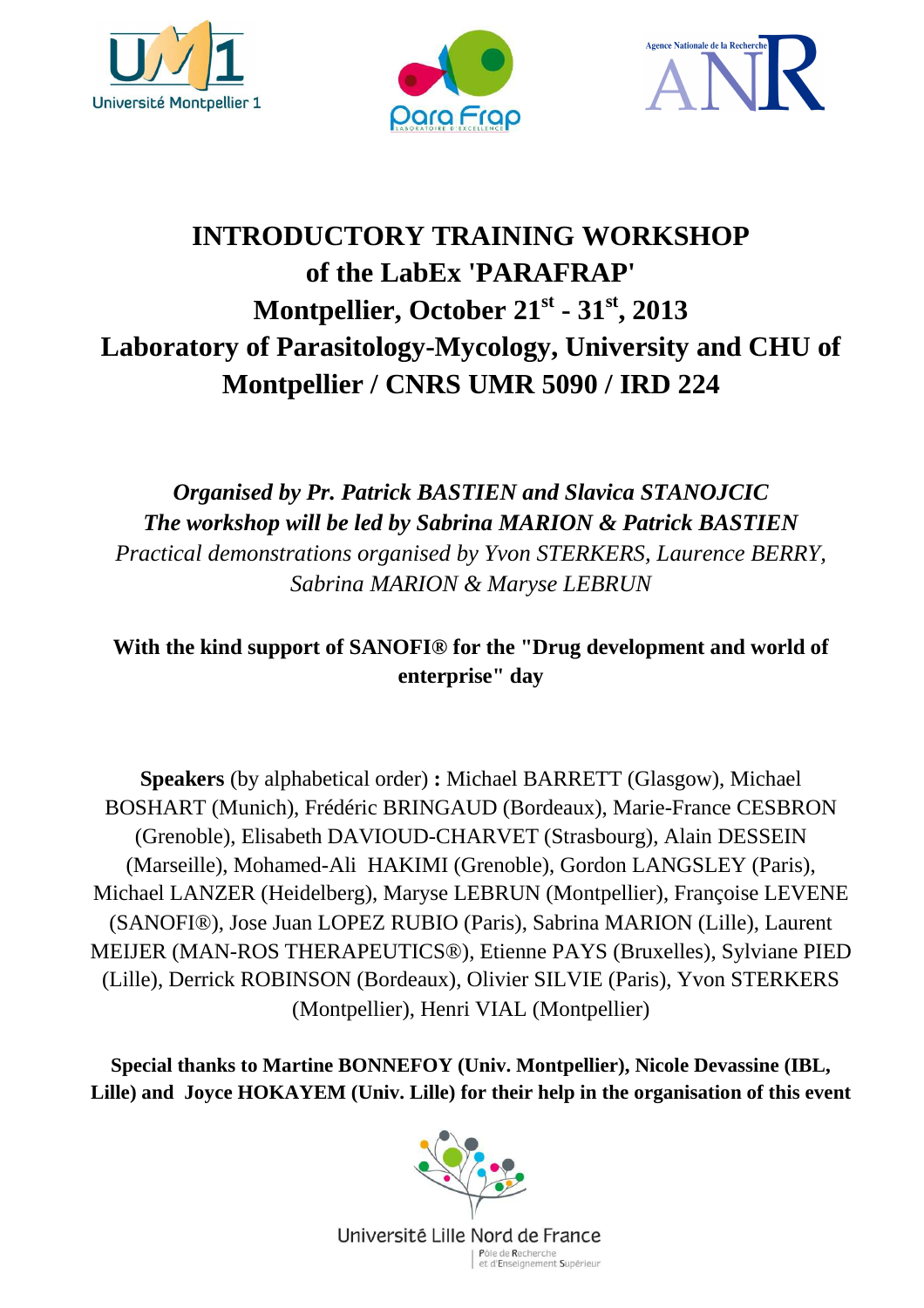





### **INTRODUCTORY WORKSHOP of the LabEx 'PARAFRAP' Montpellier, October 21st - 31st, 2013**

#### **Monday, October 21st**  – **Parasite cell biology**

Morning session *(Hospital Lapeyronie, classroom Lap 5)* 09:00 – 09:30 Introduction to the ParaFrap workshop –Patrick BASTIEN 09:30 – 11:00 Actin and cellular trafficking: molecular and functional diversity –Sabrina MARION 11:00 – 12:10 Movie: Apicomplexa and the apicoplast (1h10) 12:10 – 14:00 Lunch time Afternoon session *(Hospital Lapeyronie, classroom Lap 2)* 14:00 – 15:30 Invasion in Apicomplexa parasites –Maryse LEBRUN 15:30 – 17:30 Paper presentation by Fabien SINDIKUBWABO Paper: Mueller et al. – The *Toxoplasma* protein ARO mediates the apical positioning of rhoptry organelles, a prerequisite for host cell invasion. with interactive discussion with the PIs about the presented paper

#### **Tuesday, October 22nd** – **Host-Parasite Relationships**

Morning session *(Hospital Lapeyronie, classroom Lap 5)*

- 09:00 10:30 Antigenic variation in *Plasmodium falciparum:* from epigenetic regulation to the generation of diversity –Jose Juan LOPEZ RUBIO
- 10:45 12:15 *Toxoplasma gondii* secretes effector proteins to co-opt its host cell genome expression and to promote sustained parasitism –Mohamed-Ali HAKIMI
- 12:15 14:00 Lunch time
- Afternoon session *(Hospital Lapeyronie, classroom Lap 5)*
- 14:00 15:30 Paper presentation by Anna ALBISETTI

Paper: Regev-Rudzki et al. – Cell-cell communication between malaria-infected red blood cells via exosome-like vesicles.

with interactive discussion with the PIs about the presented paper

- 15:45 17:15 Paper presentation by Valeria BELLINI Paper: Rosowski et al. – Strain-specific activation of the NF-kappaB pathway by GRA15, a novel *Toxoplasma gondii* dense granule protein. with interactive discussion with the PIs about the presented paper
- 17:30 19:30 Demonstration *Toxoplasma gondii (University Montpellier 2, Batiment 24, MRI microscopy platform*)

#### **Wednesday, October 23rd** – **Parasite cell biology**

Morning session *(Hospital Lapeyronie, classroom Lap 5)*

- 09:00 10:30 How prostaglandin signalling activates PKA and contributes to virulence of *Theileria*transformed macrophage –Gordon LANGSLEY
- 10:45 12:15 Host Immunity Subversion by Trypanosomes, and the Evolution of cAMP-PKA Signaling Michael BOSHART
- 12:15 14:00 Lunch time
- Afternoon session *(Hospital Lapeyronie, classroom Lap 2)*
- 14:00 16:00 Paper presentation by DRAHEIM Marion. Paper: Collins CR et al. – Malaria parasite cGMP-dependent protein kinase regulates blood stage merozoite secretory organelle discharge and egress. with interactive discussion with the PIs about the presented paper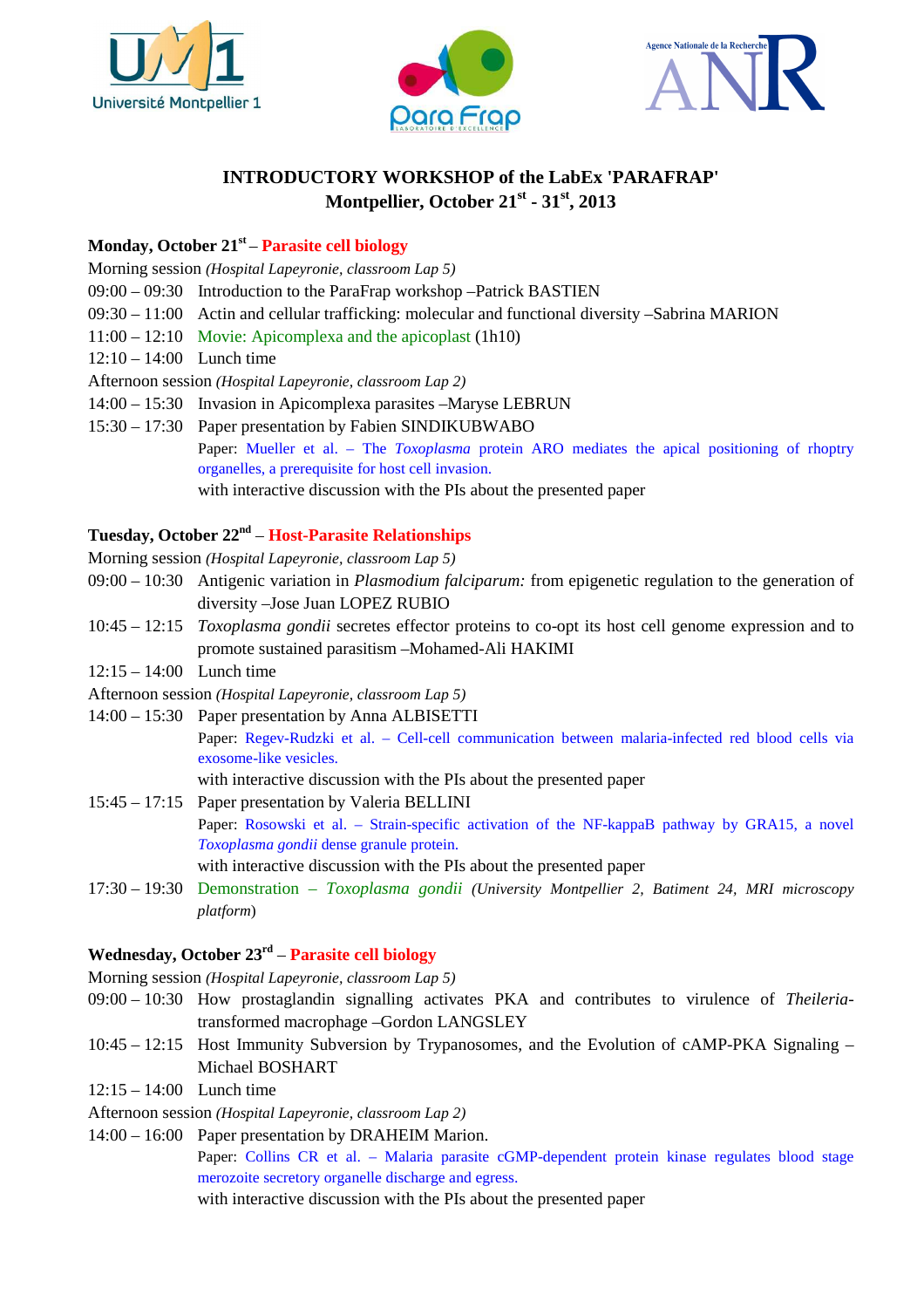





16:10 – 16:45 Movies: Malaria (21 min) *(Dept. of Parasitology and Mycology)* 

17:00 – 19:30 Demonstration – *Plasmodium falciparum (Dept. of Parasitology and Mycology)*

#### **Thursday, October 24th** – **Metabolism and Drug design**

Morning session *(Hospital Lapeyronie, classroom Lap 5)*

- 09:00 10:30 Metabolic adaptation of *Trypanosomes* to growth conditions –Frédéric BRINGAUD
- 10:45 12:15 Using metabolomics to unravel how drugs work against parasites –Michael BARRETT
- 12:15 14:00 Lunch time

Afternoon session *(Dept. of Parasitology and Mycology, meeting room)*

- 14:00 15:00 Subversive substrates of trypanothione reductase and lipoamide dehydrogenase from Trypanosomes: correlation between redox-cycling, NADPH consumption, and trypanocidal activity – Elisabeth DAVIOUD-CHARVET
- 15:00 16:30 Paper presentation by Gigliola ZANGHI Paper: Roldán et al. – Lipoamide dehydrogenase is essential for both bloodstream and procyclic *Trypanosoma brucei*. with interactive discussion with the PIs about the presented paper
- 16:45 18:00 Paper presentation by Liwen FENG Paper: Vincent IM et al. – Untargeted metabolomics reveals a lack of synergy between nifurtimox and eflornithine against *Trypanosoma brucei*. with interactive discussion with the PIs about the presented paper

#### **Friday, October 25th** – **Drug development and the world of enterprise – organised by Henri VIAL with the kind support and housing by SANOFI®**

Morning session *(SANOFI, Montpellier)*

- 09:00 09:15 Welcome Françoise LEVENE, Infectious Dieseases TSU Project Director
- 09:15 09:30 Sanofi R&D Montpellier site overview R. Pignol, Site Scientific Director
- 09:30 10:30 Overview of medicinal drugs preclinical and clinical development Françoise LEVENE, Infectious Diseeases TSU Project Director
- 10:45 12:30 Visit of laboratories at SANOFI, Montpellier ° Clinical investigation products building (45 min) – P. AMIEL-FOURTAS, Clinical Supplies ° Development of drug substance or drug product (45 min) – N. BARGMANN-LEYDER or P. RIVIÈRE, Analytical Development
- 12:30 13:30 Lunch time (*SANOFI*)

Afternoon session *(SANOFI, Montpellier)*

- 14:00 15:30 A real-life example of enterprise dedicated to targeting protein kinases for human health Laurent MEIJER
- 15:30 17:30 Paper presentation by Shuai DING Paper: Rottmann et al. – Spiroindolones, a potent compound class for the treatment of malaria. with interactive discussion with the PIs about the presented paper

18:00 – 19:15 Movie: Parasite genome databases and database mining (1h15) *(Dept. of Parasitology and Mycology, meeting room)*

#### **Monday, October 28th**  – **Host-Parasite Relationships**

Morning session *(Hospital Lapeyronie, classroom Lap 5)*

09:00 – 10:30 Molecular dialogue between African trypanosomes and Man –Etienne PAYS

10:45 – 12:15 Protection from malaria by haemoglobinopathies: a new molecular understanding –Michael LANZER

12:15 – 14:00 Lunch time